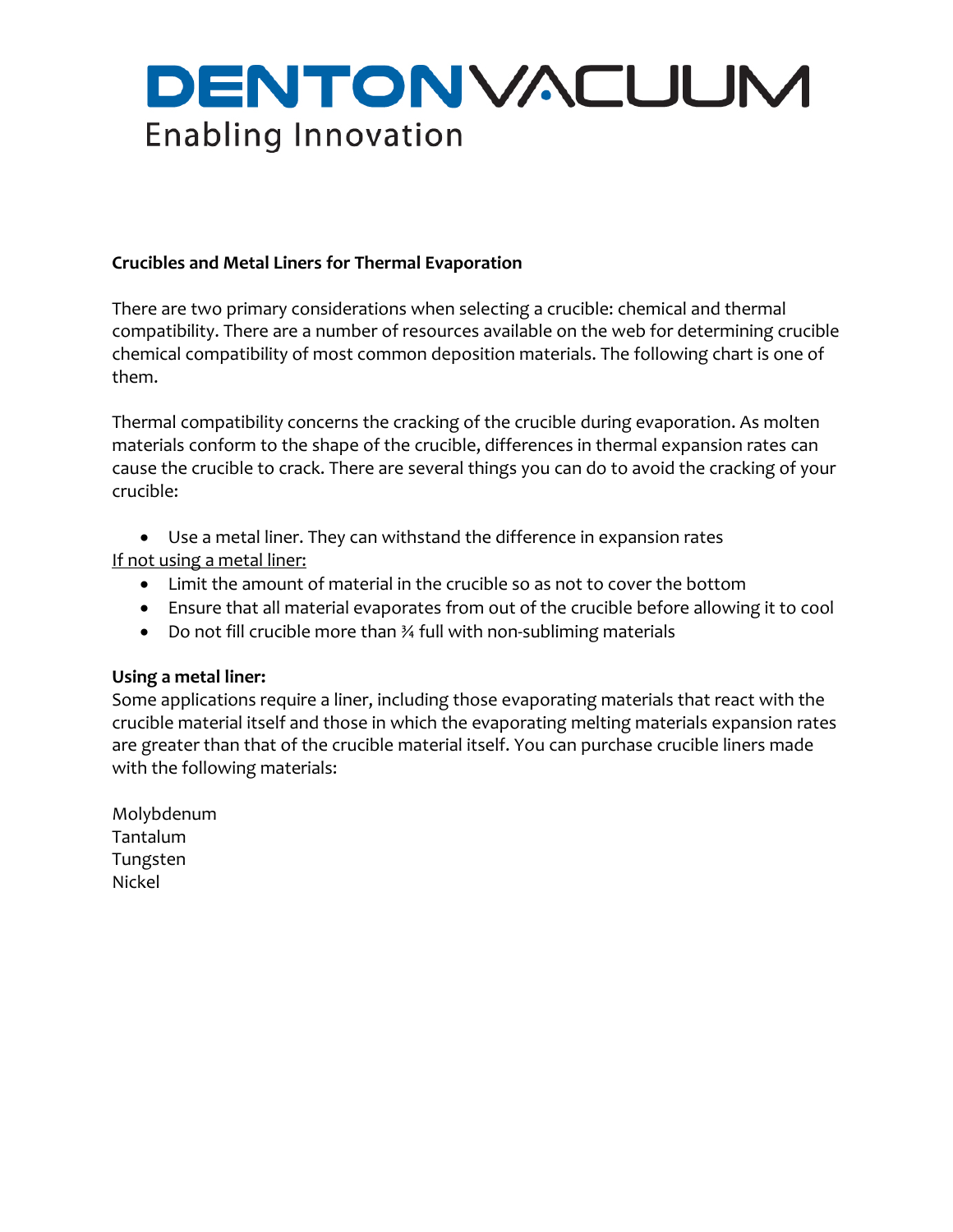# **DENTONVACUUM**<br>Enabling Innovation

# **Crucible Selection Guide**

| <b>Material</b>       |                   | Symbol Crucible | Liner (if required)   Melt $°C \mid S/D$ NOTES |      |         |         |
|-----------------------|-------------------|-----------------|------------------------------------------------|------|---------|---------|
| ALQ3                  | ALQ3              | Organic         |                                                |      |         |         |
| Aluminum              | Al                | PBN             |                                                | 660  |         |         |
| Antimony              | Sb                | Alumina         |                                                | 631  | S       | 0,T     |
| Arsenic               | As                | Alumina         |                                                | 814  | S       | O,T     |
| Barium                | Ba                | Alumina         | Ta                                             | 717  |         | O, P, T |
| <b>Barium Cloride</b> | BaCl <sub>2</sub> | Alumina         | Ta, Mo                                         | 962  |         |         |
| Beryllium             | Be                | Alumina         | W                                              | 1284 |         |         |
| Bismuth               | Bi                | Alumina         | W, Ta, Mo                                      | 271  |         | T       |
| <b>Boron Nitride</b>  | <b>BN</b>         | Alumina         |                                                | 2973 | S       |         |
| Cadmium               | Cd                | Alumina         |                                                | 321  | S       | P,T     |
| Calcium               | Ca                | Alumina         |                                                | 810  | S       | O       |
| Calcium Fluoride      | CaF <sub>2</sub>  | Alumina         | Mo, Ta                                         | 1418 |         |         |
| Cerium                | Ce                | Alumina         |                                                | 785  |         | H       |
| Cesium Iodide         | CsI               | Alumina         |                                                | 621  |         |         |
| Chromium              | Cr                | Alumina         | W                                              | 1857 | S       |         |
| Cobalt                | Co                | Alumina         |                                                | 1478 |         |         |
| Copper                | Cu                | Alumina         | Mo                                             | 1083 |         |         |
| Copper phthalocyanine | <b>CuPC</b>       | Organic         |                                                |      |         |         |
| Dysprosium            | Dy                | Alumina         | Ta                                             | 1409 |         |         |
| Erbium                | Er                | Alumina         | Ta, W                                          | 1522 | $\sf S$ |         |
| Europium              | Eu                | Alumina         |                                                | 822  | S       | O       |
| Gadolinium            | Gd                | Alumina         |                                                | 1312 |         |         |
| Gallium               | Ga                | Alumina         |                                                | 30   |         |         |
| Germanium             | Ge                | Alumina         |                                                | 959  |         |         |
| Gold                  | Au                | Alumina         |                                                | 1063 |         |         |
| Holmium               | Ho                | Alumina         | Ta                                             | 1470 |         |         |
| Indium                | In                | Alumina         |                                                | 157  |         |         |
| Indium Tin Oxide      | <b>ITO</b>        | Alumina         |                                                | 1800 | S       |         |
| Iron                  | Fe                | Alumina         |                                                | 1535 |         |         |
| Lanthanum             | La                | Alumina         | Ta, W                                          | 887  |         | O       |
| Lead                  | Pb                | Alumina         |                                                | 328  |         | Τ       |
| Lithium               | Li                | Alumina         |                                                | 179  |         | H, O    |
| Lithium Fluoride      | LiF               | Alumina         | Ni                                             | 845  |         |         |
| Lutetium              | Lu                | Alumina         |                                                | 1656 |         |         |
| Magnesium             | Mg                | Alumina         |                                                | 651  | S       | O       |
| Magnesium Fluoride    | MgF <sub>2</sub>  | Alumina         |                                                | 1261 |         |         |
| Manganese             | Mn                | Alumina         |                                                | 1244 | S       |         |
| Neodymium             | Nd                | Alumina         |                                                | 1021 |         |         |
| Nickel                | Ni                | Alumina         |                                                | 1455 |         |         |
| Palladium             | Pd                | Alumina         |                                                | 1555 | S       |         |
| Phosphorus            | P                 | Alumina         |                                                | 597  | S       | T,F     |